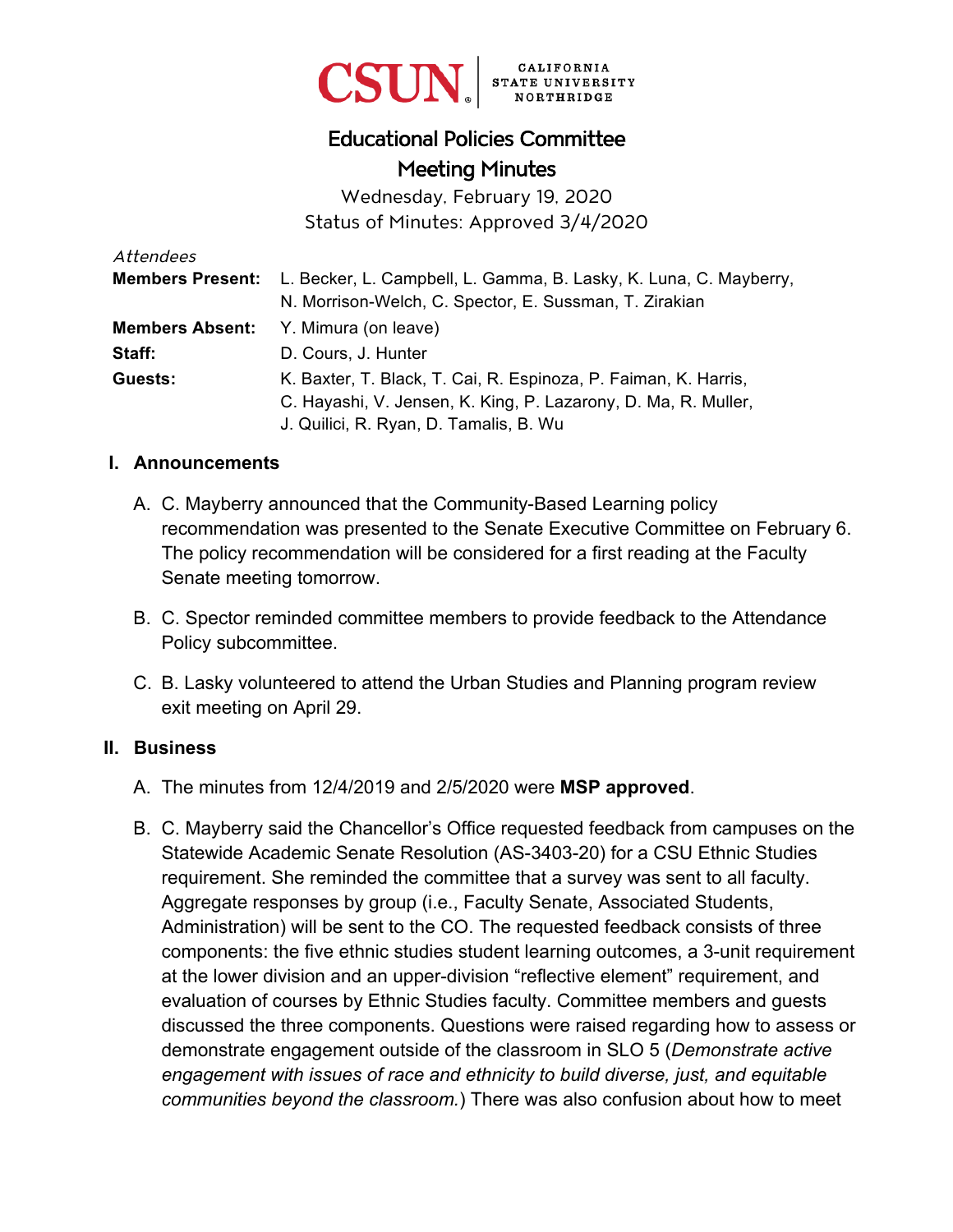the upper division reflective element. Several members asked for clarification on *evaluation of courses*, including whether evaluation means consultation or approval, how the evaluation is conducted and how can it be incorporated into existing processes. The committee shared concern that the process should be consistent with other curriculum review on campus. C. Mayberry said committee members may complete the survey or send her feedback to submit on behalf of EPC.

- C. C. Mayberry asked for feedback on the proposed revision to the Full-Time Enrollment Policy for Semester at CSUN students. It was requested to provide a rationale and to use the Faculty Senate Policy Recommendation template prior to voting on the revision. No content changes were suggested. The policy recommendation will be considered at the next EPC meeting.
- D. The following items were informational and not voted on (effective Fall 2020).

### **SELECTED TOPICS**

### **College of Humanities**

- 1. ENGL 421QS Queer Pop Culture (3)
- 2. SPAN 495LAL Latin American Literature and Cinema (3)

## **College of Social and Behavioral Sciences**

- 3. CJS 452PR Profiling (3)
- 4. CJS 454RE Offender Reentry Programs (3)
- 5. CJS 454LP History of LAPD (3)
- 6. CJS 454SO Sexual Orientation and the Law (3)
- 7. PSY 471CP Advanced Inquiry in Cultural-Clinical Psychology (3)
- 8. PSY 479ETS The Social Psychology of Emerging Technology Seminar (2)

## **PREVIOUSLY OFFERED EXPERIMENTAL TOPICS**

- **Mike Curb College of Arts, Media, and Communication**
- 9. COMS 396H Health Communication (3)

## **David Nazarian College of Business and Economics**

- 10. BUS 496BH Business Thinking for Organizations (3)
- 11. MGT 496G The Strategic Consequences of Blockchains (3)

## **College of Engineering and Computer Science**

- 12. COMP 196AA/L Introduction to Algorithms and Programming A and Lab (2/1)
- 13. CIT 496P Advanced Practicum in Information Technology (3)

## **College of Health and Human Development**

14.RTM 296RS – Introduction to Recreational Sport Management (3)

## **College of Humanities**

- 15. ITAL 496MAF Italian for Music, Art, and Fashion (3)
- 16. SPAN 496MS Spanish for the Health Professions (3)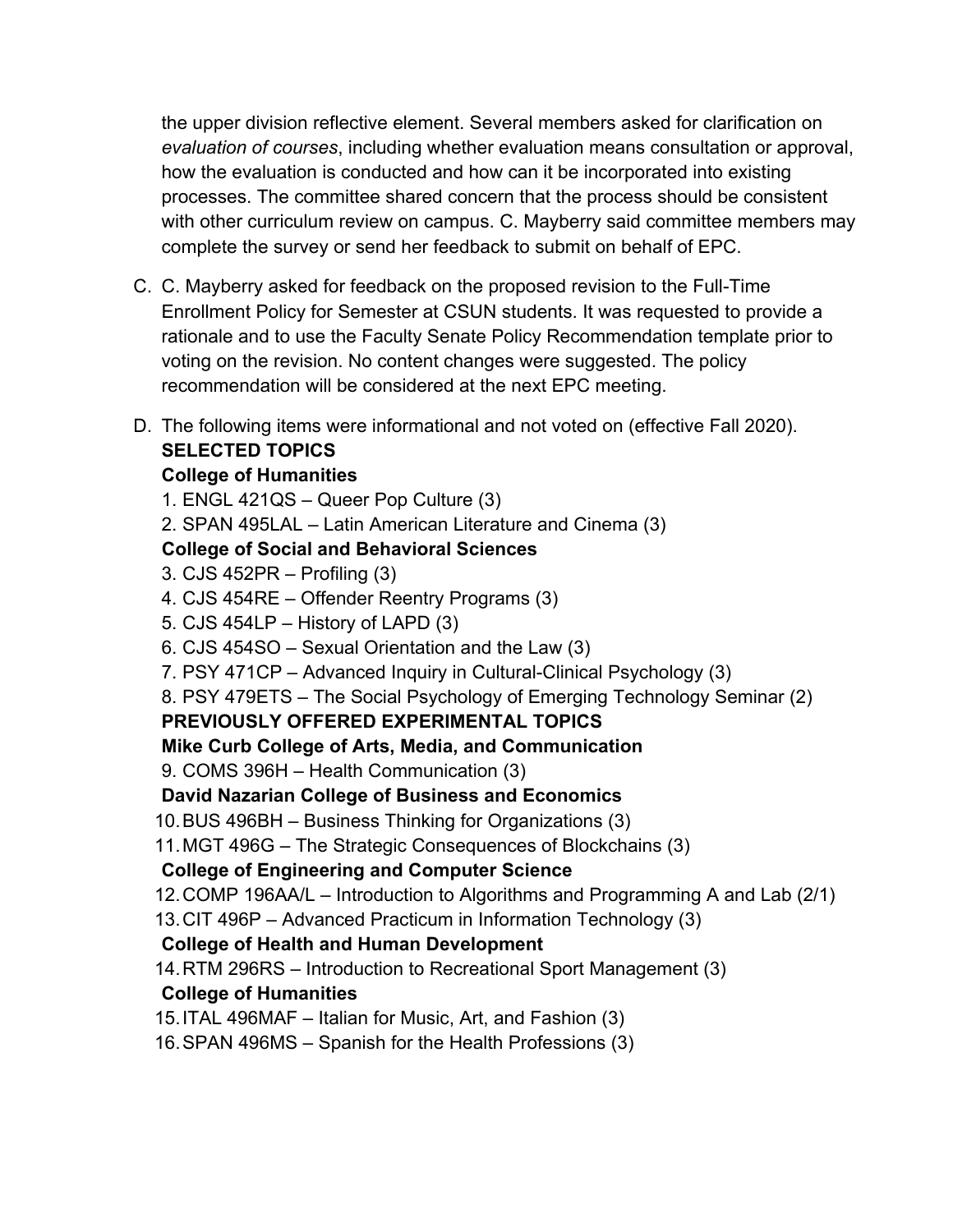E. New Experimental Topics Courses

### **College of Science and Mathematics**

- 1. BIOL 496MC/MCL Marine Conservation Biology and Laboratory (2/1). **MSP approved**. Fix prerequisites for consistency across the proposal and update grading scale to remove A+ grade.
- 2. BIOL 496MCF Field Studies in Biology: Marine Conservation Biology (1). **MSP approved**. Add prerequisites to course description on the form.

## **College of Engineering and Computer Science**

- 3. CIT 396CC/CCL Cloud Computing and Lab (2/1). **MSP approved** with revisions to the syllabus. Include methods of evaluation, tentative due dates and grading scale with letter grades.
- F. College of Engineering and Computer Science

### *Computer Science Program Modification*

- 1. Computer Information Technology, B.S. **MSP approved** with correction to summary and justification.
- G. Undergraduate Studies

### *General Education Honors Program New Course*

- 1. GEH 333 Interdisciplinary Inquiries: Ways of Knowing (3). **MSP approved**  (two abstentions). Course description on form and syllabus need to match.
- H. Early Implementation Proposals

# **College of Humanities**

## *Philosophy*

## *Course Modifications*

- 1. PHIL 350 Epistemology (4). **MSP approved** for Fall 2020 implementation. Update syllabus with formal course description, including prerequisites.
- 2. PHIL 352 Metaphysics (4). **MSP approved** for Fall 2020 implementation. Update syllabus with formal course description, including prerequisites.
- 3. PHIL 355 Philosophy of Mind (4). **MSP approved** for Fall 2020 implementation. Update syllabus with formal course description, including prerequisites.
- 4. PHIL 360 Ethical Theory (4). **MSP approved** for Fall 2020 implementation. Update syllabus with formal course description, including prerequisites.
- 5. PHIL 365 Social and Political Philosophy (4). **MSP approved** for Fall 2020 implementation. Update syllabus with formal course description, including prerequisites.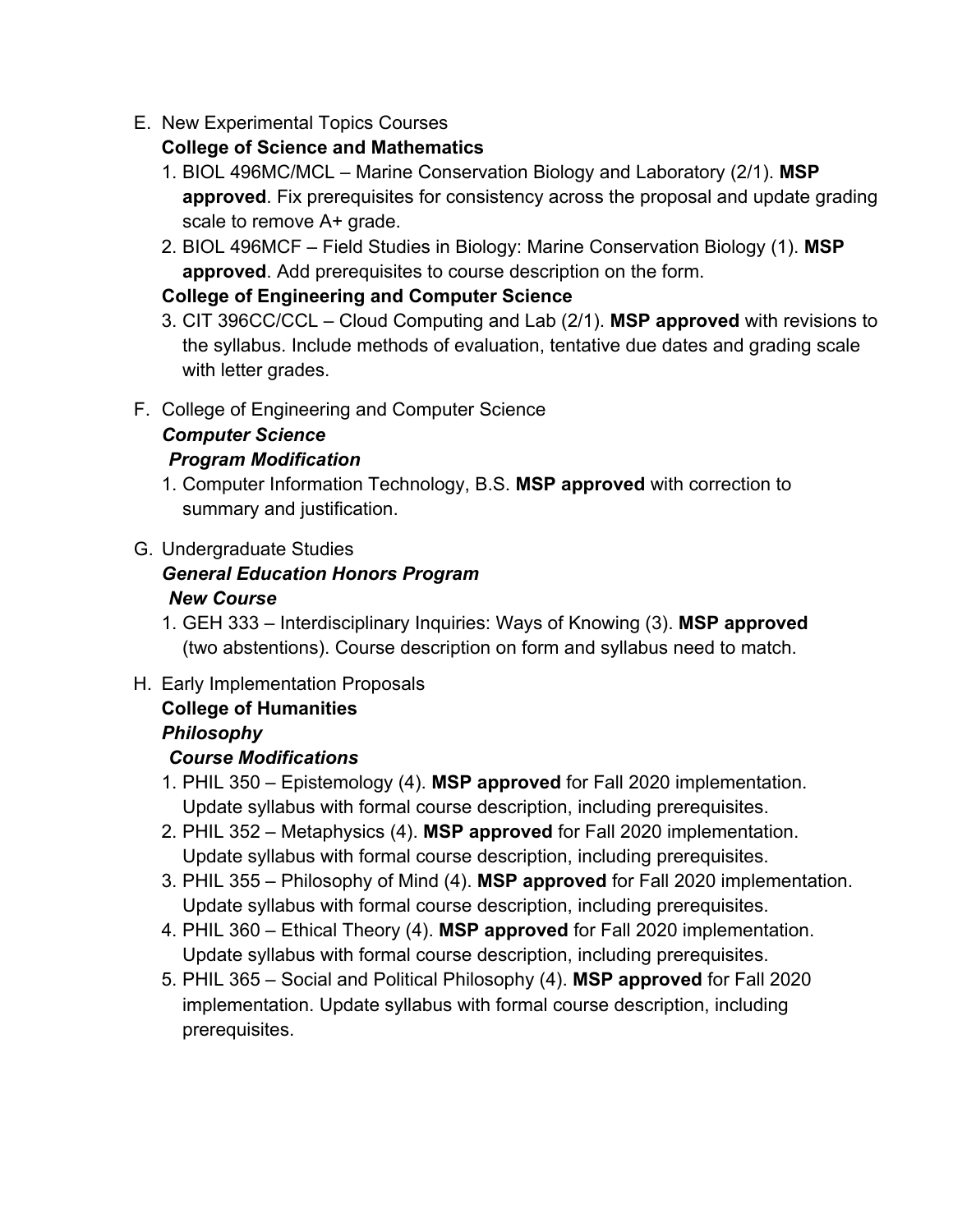### *Program Modifications*

- 6. Philosophy, B.A. **MSP approved** for Fall 2020 implementation. Move content and catalog copy related to course number changes to a separate program modification.
- 7. Philosophy, B.A. Double Major Option. **MSP approved** for Fall 2020 implementation. Move content and catalog copy related to course number changes to a separate program modification.
- 8. Philosophy Minor. **MSP approved** for Fall 2020 implementation.

### **College of Health and Human Development**

### *Family and Consumer Sciences*

### *Course Modifications*

- 9. FCS 113 Drafting for Interior Design (3). **MSP approved** for Fall 2020 implementation with revision to the short title.
- 10. FCS 213/L Computer Applications for Interior Design and Lab (2/1). **MSP approved** for Fall 2020 implementation with revision to the short title.
- 11. FCS 214/L Interior Design Materials, Standards and Specifications and Lab (2/1). **MSP approved** for Fall 2020 implementation with revision to the short title.
- 12. FCS 316 Presentation Techniques for Interior Designers (3). **MSP approved** for Fall 2020 implementation with revision to the short title.
- 13. FCS 413/L 3D Computer Applications for Interior Design and Lab (2/1). **MSP approved** for Fall 2020 implementation with revision to the short title.
- 14. FCS 211 Interior Design I (3). **MSP approved** for Fall 2020 implementation with revision to the short title.
- 15. FCS 311 Interior Design Studio II (3). **MSP approved** for Fall 2020 implementation with revision to the short title.
- 16. FCS 411 Interior Design III (3). **MSP approved** for Fall 2020 implementation with revision to the short title.

### *New Courses*

- 17. FCS 217 Interior Design II (3). **MSP approved** for Fall 2020 implementation with revision to the short title. Add information to the impact statement regarding offsetting course rotation to offer the new course.
- 18. FCS 317 Interior Design Studio IV (3). **MSP approved** for Fall 2020 implementation with revision to the short title. Add information to the impact statement regarding off-setting course rotation to offer the new course.

### *Program Modification*

19. Family and Consumer Sciences, B.S. – Interior Design Option. **MSP approved** for Fall 2020 implementation.